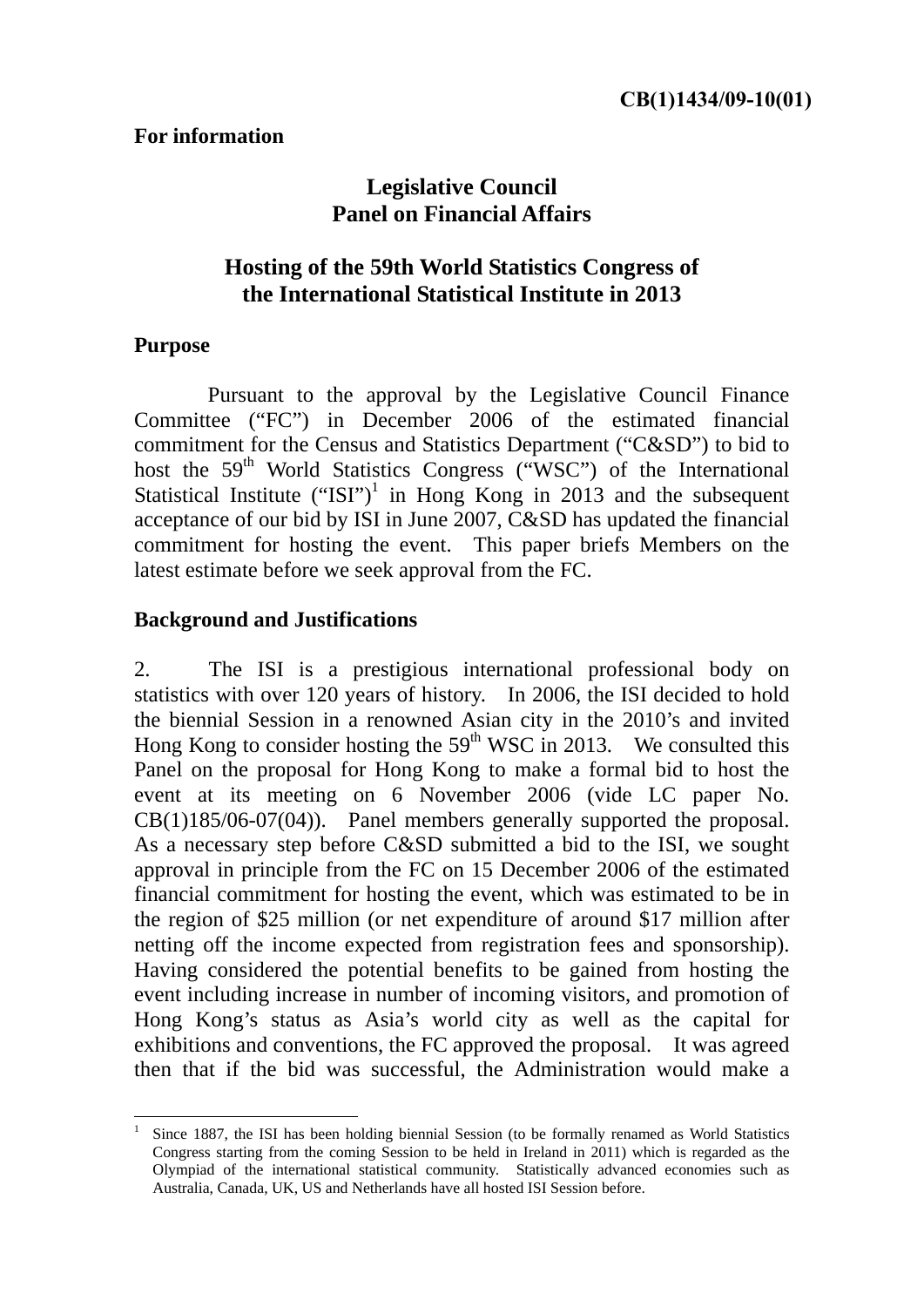separate submission on the financial commitments for hosting the event to the FC for approval when the details were finalized.

3. Following ISI's acceptance of our bid in June 2007, C&SD has been making initial preparations for hosting the event and has commenced discussions with the ISI experts on various matters relating to the organization of the event having regard to the experience of the previous hosts.

4. Similar to the past arrangements, the  $59<sup>th</sup>$  WSC, which is scheduled to be held between 25 and 30 August 2013, will include a Scientific Program involving more than 200 professional meetings and a Social Program comprising a number of hospitality functions and tours. A Trade Exhibition, covering a wide range of products and services related to the statistical profession, will also be held in conjunction with the  $59<sup>th</sup>$ WSC.

5. As the host, C&SD will be responsible for planning and organising the 59<sup>th</sup> WSC under the auspices of the ISI. The work involved includes funding the event, providing efficient logistics support to ensure the smooth conduct of programme activities, providing professional inputs to the organization of the Scientific Program, as well as arranging promotion and publicity activities.

6. C&SD anticipates that some 2,800 participants<sup>2</sup>, comprising 2,700 incoming visitors and 100 local participants, would be joining the  $59<sup>th</sup>$ WSC<sup>.</sup>

## **Financial Commitment**

7. Based on the latest information available, C&SD has estimated the total expenditure for hosting the  $59<sup>th</sup>$  WSC to be around \$25.7 million (at the 2009 price level), which will be incurred from 2010-11 to 2013-14. After netting off an estimated revenue of \$10.5 million from registration fees, exhibition charges and commercial sponsorship, the net expenditure for hosting the event would be around \$15.2 million. This represents a reduction of \$1.8 million (or some 10%) from the previous broad estimate of net expenditure of around \$17 million. The resource requirement will be funded from the operating expenditure envelope of the Secretary for the Financial Services and the Treasury.

<sup>&</sup>lt;sup>2</sup> The estimate is similar to the turnout rates at recent ISI Sessions held.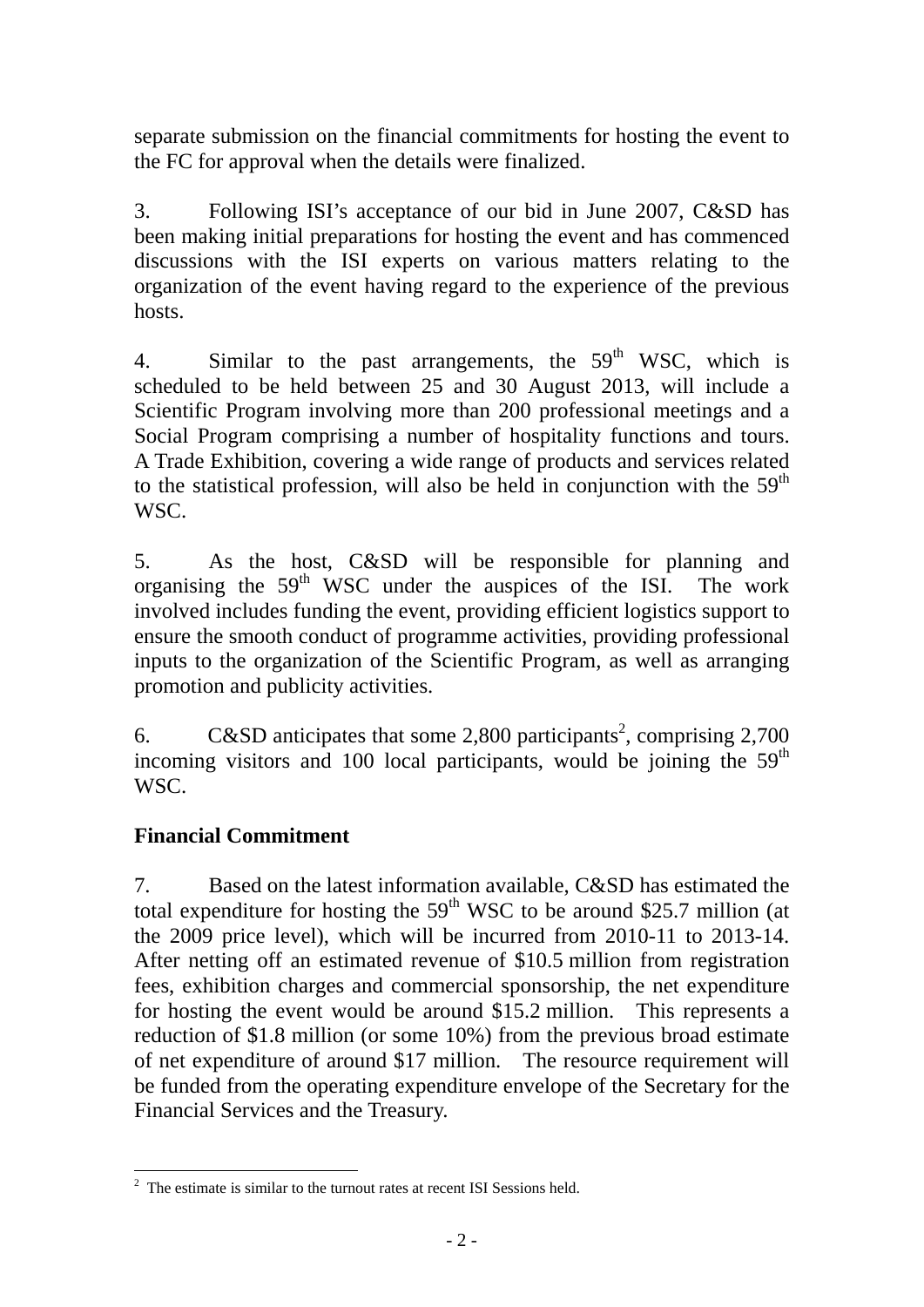- 8. The breakdown of the cost items for the  $59<sup>th</sup>$  WSC is set out below
	- (a) Venue, equipment and facilities

-

We have reserved venues at the Hong Kong Convention and Exhibition Centre ("HKCEC") for the full duration of the event (viz. six days) for holding more than 200 professional meetings which will take place in a number of parallel sessions. A Trade Exhibition will also be organized at HKCEC. We will undertake minor fitting-out works and arrange equipment and furniture which are not readily provided by HKCEC to support the various functions. The total rental and fitting-out costs are estimated to be

around \$5.0 million.

(b) Information technology and communication services

The information technology ("IT") and communication services to be provided for the  $59<sup>th</sup>$  WSC will include (i) an event website to support on-line registration, and submission of papers and distribution of materials; (ii) a computer system to support back-end operations; (iii) Internet facilities for use by participants at the venue; and (iv) a system for virtual participation through webcasting by data streaming.

The total costs required for IT and communication services are estimated to be around \$1.5 million.

(c) Management and general organizing expenses

We will commission professional services to provide support in organizing the event, including registration of participants, venue and on-site management, exhibition management, organization of social functions, hotel and other logistics arrangements, etc.

Together with other miscellaneous organising expenses, the total costs of this item are estimated to be around \$2.9 million.

(d) Printing, publicity and promotion

We will publish information bulletins and conference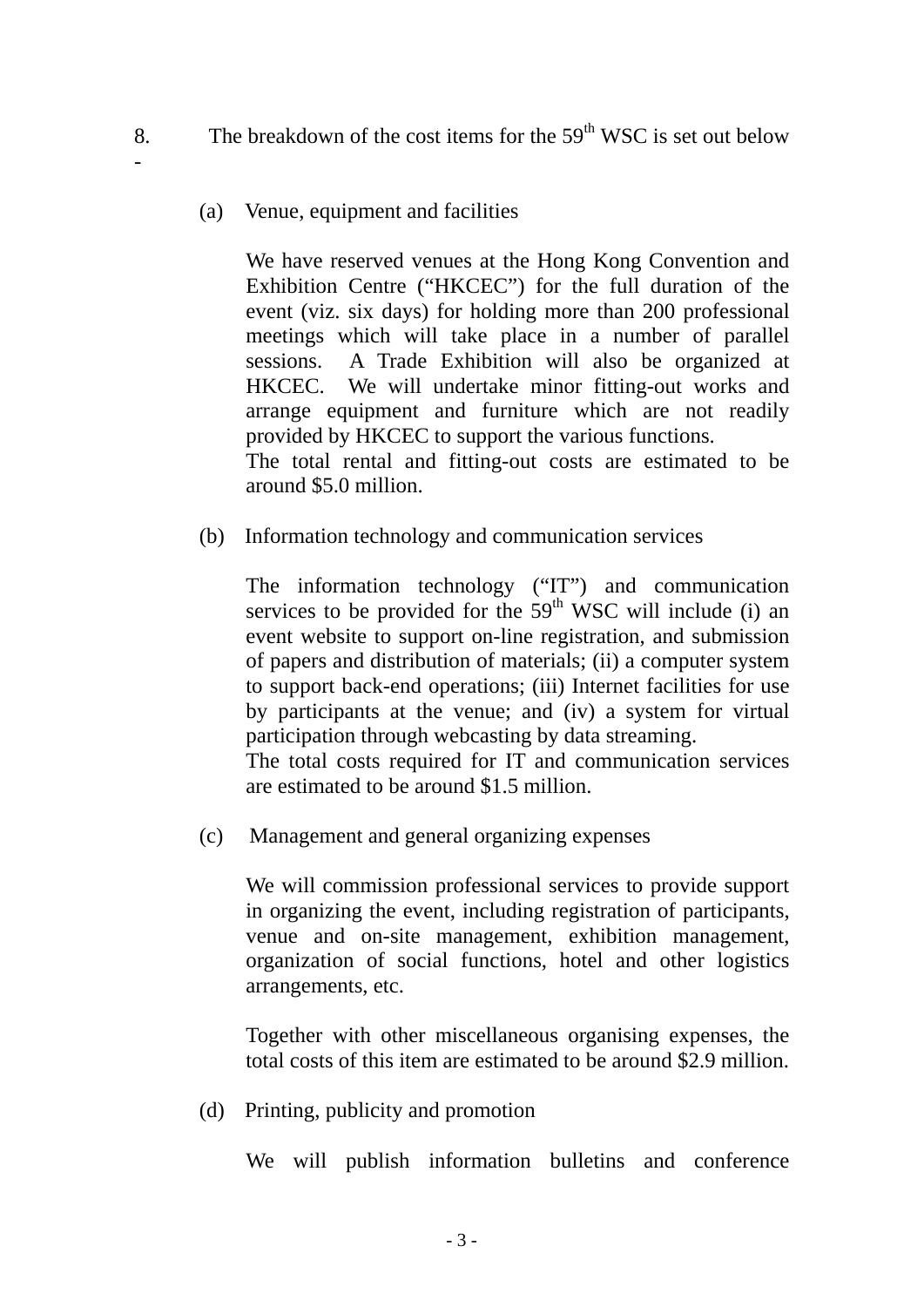documents. We will also conduct a series of publicity and promotion activities to attract statistical practitioners from all over the world to participate in the  $59<sup>th</sup>$  WSC.

The total costs of this item are estimated to be around \$3.0 million.

(e) Hospitality services

It is customary for the WSC host to organize social and hospitality programmes for the participants, including daily tea receptions, a welcome reception, a gala dinner and a dinner for VIPs. A range of optional social programmes will also be organized for the participants and their accompanying persons.

The total costs required are estimated to be around \$5.6 million, which will in principle be covered by the registration fees collected.

(f) Support rendered to the ISI

Following the practice of previous ISI Sessions, we will provide financial subsidy to the key ISI staff participating in the  $59<sup>th</sup>$  WSC for the airfare, accommodation, etc. A certain percentage of income from registration fees will also be reserved for the ISI to promote statistical development in the region and in developing countries.

The total costs involved are estimated to be around \$1.1 million.

(g) Staff cost

A Secretariat will be set up in C&SD between mid-2011 and mid-2013 to work on the project. The Secretariat will be supported mainly by a dedicated team of seven Non-Civil Service Contract ("NCSC") professional and administrative staff. Some 50 temporary clerical staff will be employed during the conference period to provide support for the event. The employment of NCSC staff is estimated to cost around \$4.3 million.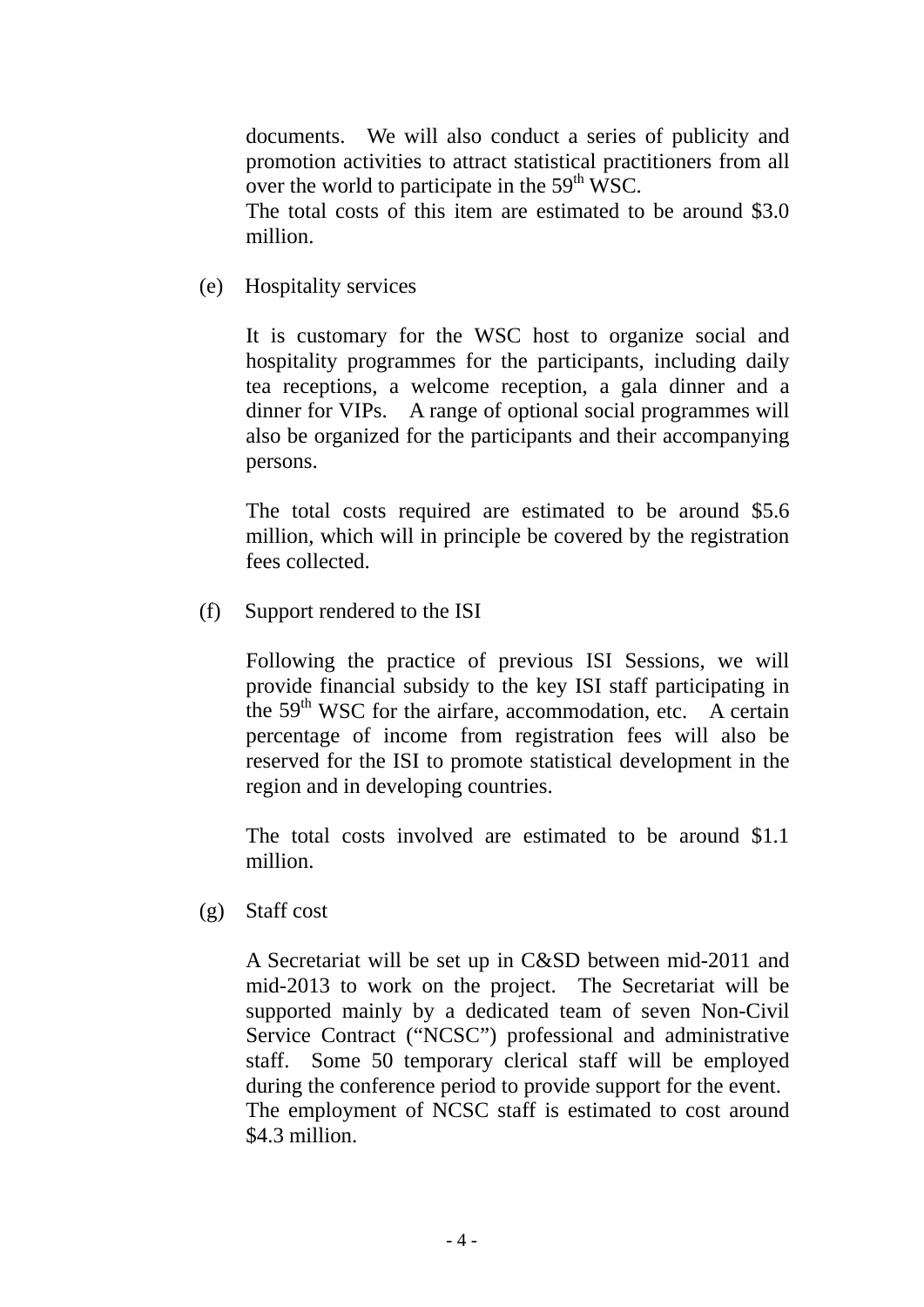9. The breakdown of the revenue items for the  $59<sup>th</sup>$  WSC is set out below -

(a) Registration fees

With the estimated participation of some 2,800 participants, the income to be collected from registration fees<sup>3</sup> is estimated to be around \$8.8 million.

(b) Exhibition charge

Exhibitors participating at the Trade Exhibition will be charged a fee (based on a cost recovery approach) for setting up their booths at the venue.

A total of some \$0.7 million is estimated to be collected from the exhibition charge.

(c) Sponsorship

 $\overline{a}$ 

In line with the practice of past ISI sessions, commercial sponsorship will be sought for social functions such as gala dinner. Based on the experience of previous hosts, we estimate that about \$1 million in commercial sponsorship can be secured.

10. A summary of estimated expenditure and income is tabulated as follows -

| <b>Estimated expenditure</b> | \$ million                                 |      |
|------------------------------|--------------------------------------------|------|
| (a)                          | Venue, equipment and facilities            | 5.0  |
| (b)                          | IT and communication services              | 1.5  |
| (c)                          | Management and general organizing expenses | 2.9  |
| (d)                          | Printing, publicity and promotion          | 3.0  |
| (e)                          | Hospitality services                       | 5.6  |
| (f)                          | Support rendered to the ISI                | 1.1  |
| (g)                          | Staff cost                                 | 4.3  |
|                              | Sub-total                                  | 23.4 |
|                              | Contingency (10%)                          | 2.3  |
|                              | <b>Total expenditure</b>                   | 25.7 |

<sup>&</sup>lt;sup>3</sup> The registration fee is tentatively set at  $\epsilon$ 350 per person, which is in line with the range of fees charged at earlier ISI Sessions.